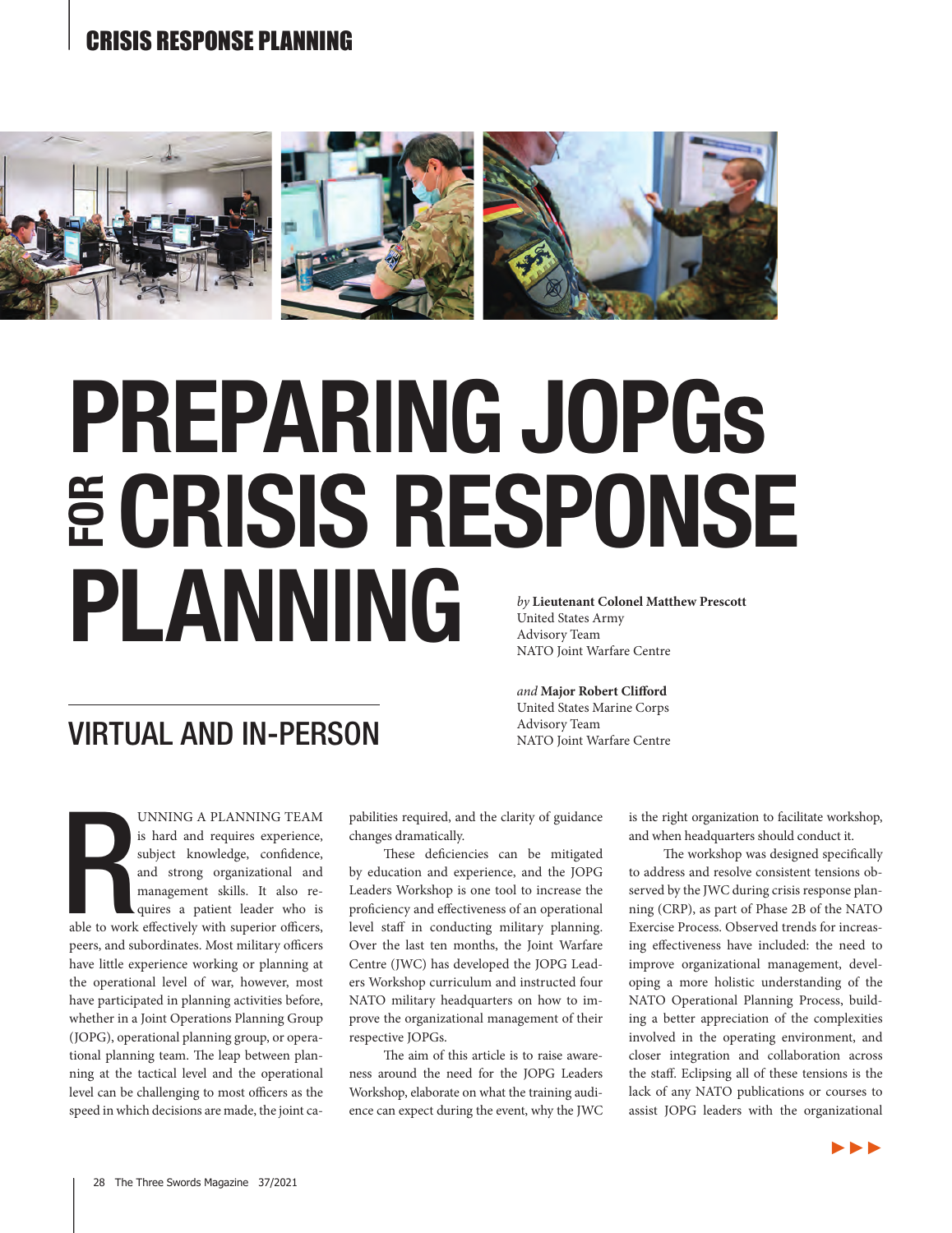and leadership challenges in running an operational planning group. The JWC assesses that if tangible improvements are not achieved during the CRP, commands will continue to underperform in their planning endeavours, and enter operating environments without the required understanding, foresight, and adaptability to effectively develop and execute planned operations, which are crucial for enabling the commander's decision-making cycle.

The JWC developed this workshop to offset these problems, to share best practices, and to develop a common appreciation of the JOPG's broad responsibilities amongst the leaders and staff officers that participate in planning activities throughout a headquarters. The workshop seeks to improve JOPG organizational management, increase proficiencies in operational-level planning, and improve understanding of the operational environment through scenario-based practical exercises.

The JWC aims to provide this workshop upon request to participating exercise training audiences as part of their collective training support package. While providing the workshop, the JWC will gain lessons learned and adjust the workshop to ensure it is fit for purpose, enabling different JOPGs to prepare for the challenges they face during the CRP phase. Through the support from NATO senior leaders and mentors, the JWC will formalize the recommended JOPG Leaders Workshop duration, curriculum, and audience participation; however, the workshop will remain tailorable to a training audience's needs.

To achieve workshop aims, the training event consists of discussion-based lectures, situational vignettes, and practical exercises. Throughout the workshop, a training audience can anticipate 30 per cent discussion-based lectures and 70 per cent practical exercises to reinforce workshop learning objectives and enable the organization to prepare for their upcoming CRP. The discussion-based lectures focus primarily on workshop pre-readings and audience members' past planning experiences.

Throughout the workshop, lessons learned, best practices, and tips are provided to the training audience to share what successful planning tactics, techniques, and procedures have worked in various NATO commands. Units will first learn about the JOPG Leaders Workshop at the various exercise planning conferences that are held throughout the NATO Exercise Process. During these conferences, the JWC staff officers will present the workshop as an option for the training audiences because it is not a formal step in the exercise process. With the workshop designed to fit the needs of the training audience, units have the flexibility to decide the duration and desired content of the training event. It is recommended that a training audience

conducts this workshop during the Academic Period of the NATO Exercise Planning Process, but at least prior to their CRP execution.

To increase a JOPG's organizational management and understanding of the operational environment, the curriculum centers around its organizational and administrative requirements, as well as planning-to-plan and battle rhythm development, while introducing Design Thinking — the application of critical thinking techniques to help solve complex problems. Without the development of a plan-to-plan and battle rhythm, the JWC routinely observes training audiences challenged with working out the necessary requirements to effectively plan during the first few days of the CRP.

"The workshop seeks to improve JOPG organizational management, increase proficiencies in operational-level planning, and improve understanding of the operational environment through scenariobased practical exercises."



#### DESIRED PARTICIPATION

- Strategic Plans and Policy Personnel
- J5/G5 Staff Officers
- JOPG Leadership
- JOPG Syndicate Leaders
- Operational Planning and Assessment Staff
- Joint Functional Experts

For more information about the JWC's JOPG Leaders Workshop, please contact pao@jwc.nato.int

►►►

**OPPOSITE:** (From left) Design Thinking workshop; scripting workshop for STEADFAST JUPITER-JACKAL 2020, the vignette workshop for STEADFAST DEFENDER 2021 during the exercise planning phase. **RIGHT:** Crisis response planning for STEADFAST JACKAL 2021. Photos by JWC PAO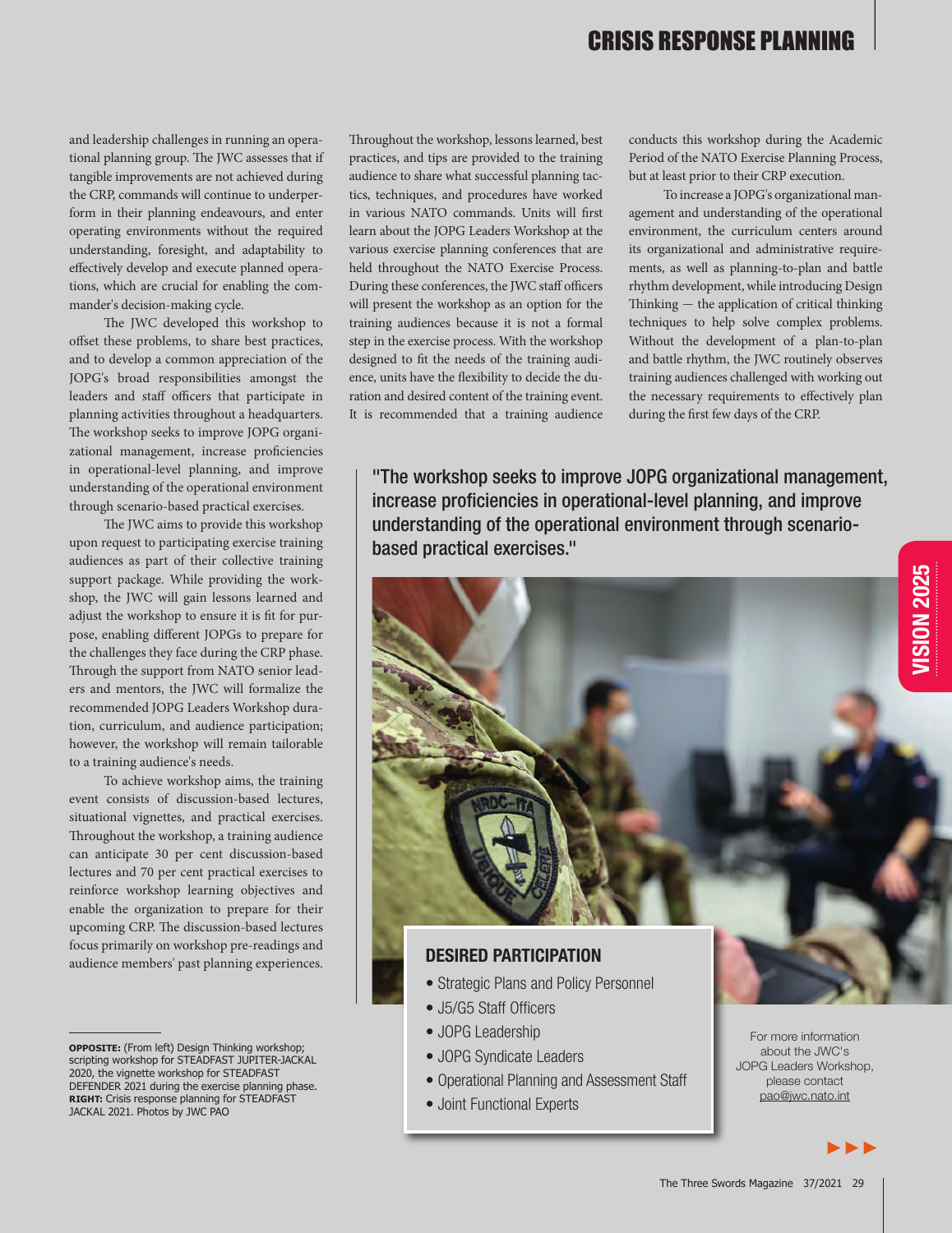



**FROM LEFT:** In early 2020, the JWC initiated three main lines of effort to operationalize its warfare development efforts. The concept of Design Thinking adjusts to the complexity of the operational environment to improve speed, relevance, and consistency in decision-making. **OPPOSITE:** The scripting workshop for the upcoming<br>exercise STEADFAST JUPITER 2021; Colonel Jean-Michel Millet, the JWC's Head of the Transformation Delivery Division, during a lecture on Design Thinking. Photos by JWC PAO

With the introduction of Design Thinking, training audiences increase their shared understanding of the exercise scenario and learn techniques to build collaboration, while mitigating "group think" and other biases within the planning team. Depending on the JOPG's level of experience, the JWC instructors can also provide lectures and practical exercises on the NATO Operational Planning Process, framing the operational-level problem, building an operational design, command-level briefing best practices, and observed friction areas throughout an exercise planning process.

The desired workshop participants are a blend of leaders and staff officers that traditionally take part in the JOPG and in planning activities across a headquarters. Workshop participants should not exceed 20 to ensure a focused learning environment for more critical and creative thinking. By blending leaders and staff officers into the workshop, better discourse will take place with leaders providing needed judgement and insight and staff officers providing subject matter expertise throughout the scenario-based practical exercises.

Above all, the JOPG Leaders Workshop provides staff officers a wide range of learning and development opportunities so that they can run well-structured operational planning

"The workshop aims to bolster **understanding**, **foresight**, and **adaptability** to **effectively plan** operations and enable the **commander's decisionmaking cycle**."

groups in the future. While the JOPG Leaders Workshop can effectively be taught virtually, it is strongly recommended that the workshop be taught in person, and ideally, in a collaborative conference area where participants have a range of analogue and digital means to produce and brief developed products. During practical exercises, audience members will normally work in small groups to achieve workshop aims and develop JOPG products for later use during the CRP.

**Military planning is a scriptedprocess** designed to solve a problem. Each level of war normally maintains a different process to turn unacceptable conditions into a desirable end state. Although many JWC exercise scenarios focus on the operational level of war, the JOPG Leaders Workshop is applicable across all NATO military headquarters. Whether in a JWC-delivered exercise, or in support of real-world operations, the principles taught during the workshop apply to all planning group echelons.

Lieutenant Colonel (Ret.) Robert Leonhard, a renowned military philosopher and scholar, argues that "a plan that doesn't survive first contact is a bad plan." Experienced planners tend to agree that flexibility is critical in developing sound plans. The observations by the JWC strongly suggest that the most effec-